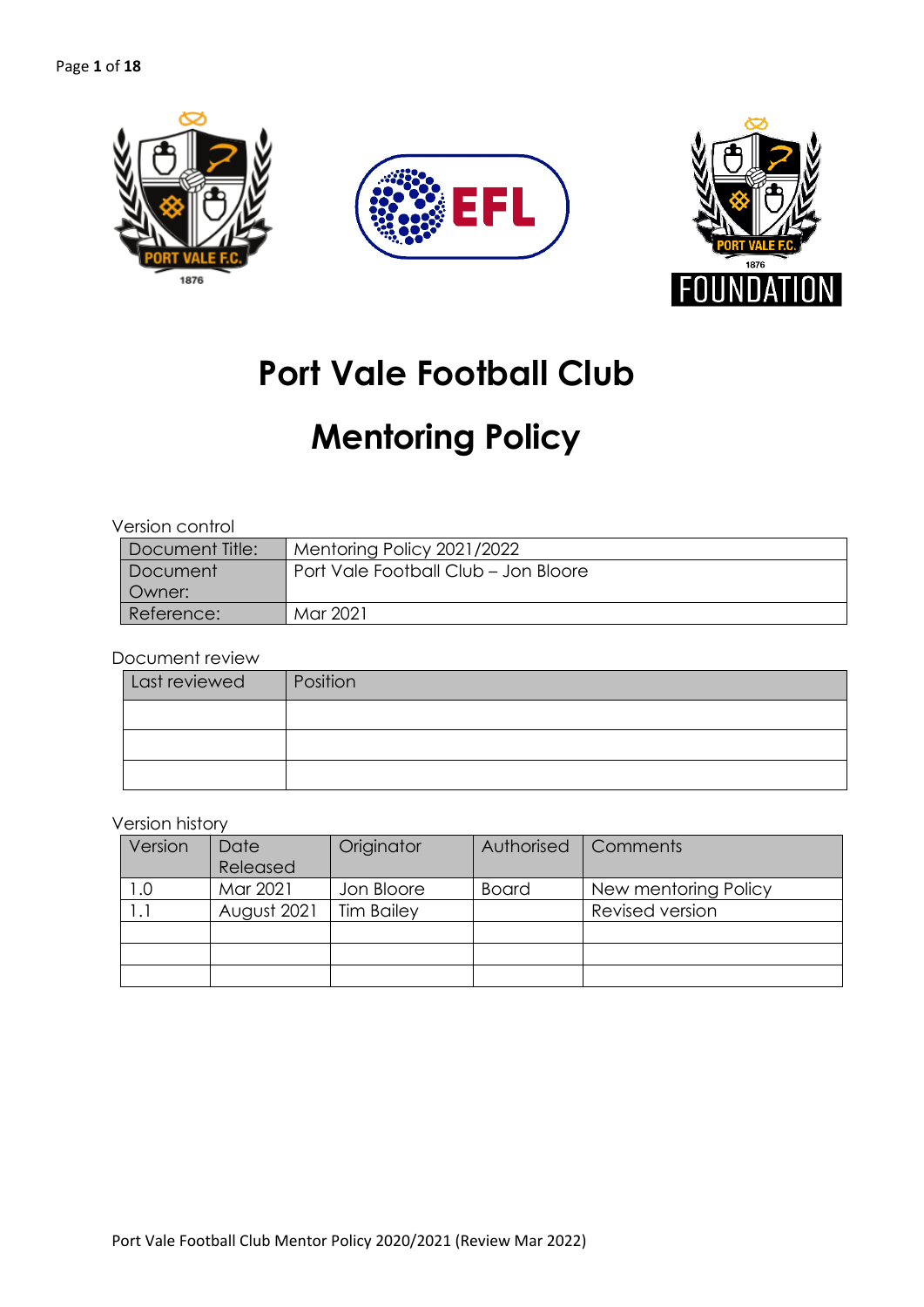# **The purpose and Scope of this Policy statement**

This Policy is for use across the club and is to be observed by all those who work with children, young persons, and families as part of its football and educational mentoring programmes. The Policy exists to ensure that best practice is promoted and adhered to.

Activities undertaken at the following locations/departments are under the remit of this policy which include:

- Port Vale Football club and the Vale Park Stadium
- Port Vale Foundation Trust
- Port Vale First Team
- Port Vale Academy and youth development
- Port Vale Women
- Port Vale Retail Store

# **Introduction**

Mentoring and Coaching are very effective development methods to assist individuals to reflect, identify and achieve their goals and support the learning environment, which in turn can support the transfer into a future workplace. The learning relationships that develop through coaching and mentoring help support individuals to develop their interpersonal skills and knowledge. They provide powerful learning methods to support individuals in a way that is timely and specific.

# **What does mentoring mean?**

Mentoring is about **creating a relationship and sharing experience to help the mentee learn and achieve their potential.** As a mentor you can inspire, support, and motivate young people, raise their aspirations and encourage them to achieve their goals. The mentor will help subjects/mentees find answers to challenging situations, assist with strategies for action to improve issues the mentee is experiencing. Promote both nurture and challenge within the boundaries of the relationship with the mentor and encourage sustained motivation in the mentee.

# **What does student mentoring mean?**

Student mentoring refers to situations where teachers, other adults or older students work on a regular, one-to-one, or small group basis with students to achieve planned outcomes. It includes activities such as tutoring or coaching.

# **What does coaching mean?**

Coaching is a method of achieving set goals. The coach through dialogue helps the individual to correctly set a goal, to find the best way to achieve the goal and reveal hidden inner potential in a person.

#### Port Vale Football Club Mentor Policy 2020/2021 (Review Mar 2022)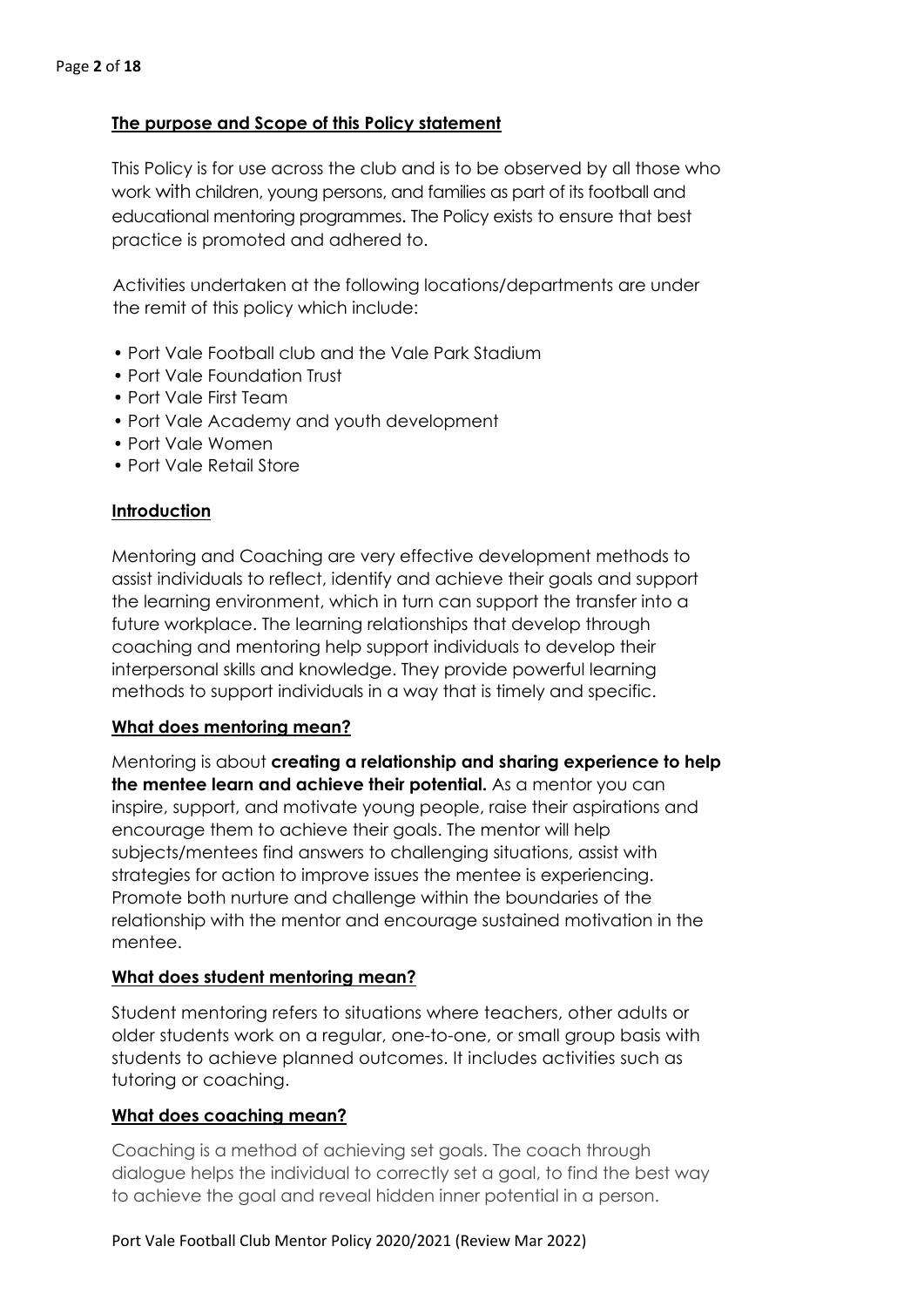# **Who makes a good mentor?**

*An effective mentor will be prepared to:*

- Listen.
- Positive Role model.
- question and elicit facts.
- give information and knowledge about the organisation and information networks.
- offer different perspectives.
- offer support and encouragement.
- discuss current issues.

*An effective mentor will encourage the mentee to:*

- listen
- clarify understanding.
- share thinking.
- review and reflect on his or her own behaviour and performance.
- challenge own assumptions.
- consider different perspectives.
- take responsibility for his or her own personal development.
- make decisions for maximising the outcomes of the mentor relationship.

#### **What do we want to achieve as a mentor?**

The mentor's approach must be one of facilitator, guide, supporter, enabler, and perhaps even professional advocate. The role is not one of a friend or of a manager.

*Work that a mentor may find themselves engaged in includes*:

- Working with young people to identify any barriers to learning.
- SMART target-setting to develop an action plan for moving forward around issues.
- Making provision for students to work on coursework, homework, revision, and study skills.
- Offering guidance and support with personal and domestic issues.
- Providing opportunities for students to develop self-esteem and confidence.
- Working collaboratively with other professionals to support children, young people and their parents and carers.
- Monitoring review and re-assessment with the young person.

#### **Who might be referred to our Mentoring programme?**

Students are identified by the senior leaders within local schools or organisations/pastoral teams for intervention. The senior leader or nominated staff member should be responsible for making referrals as the one with the year team overview.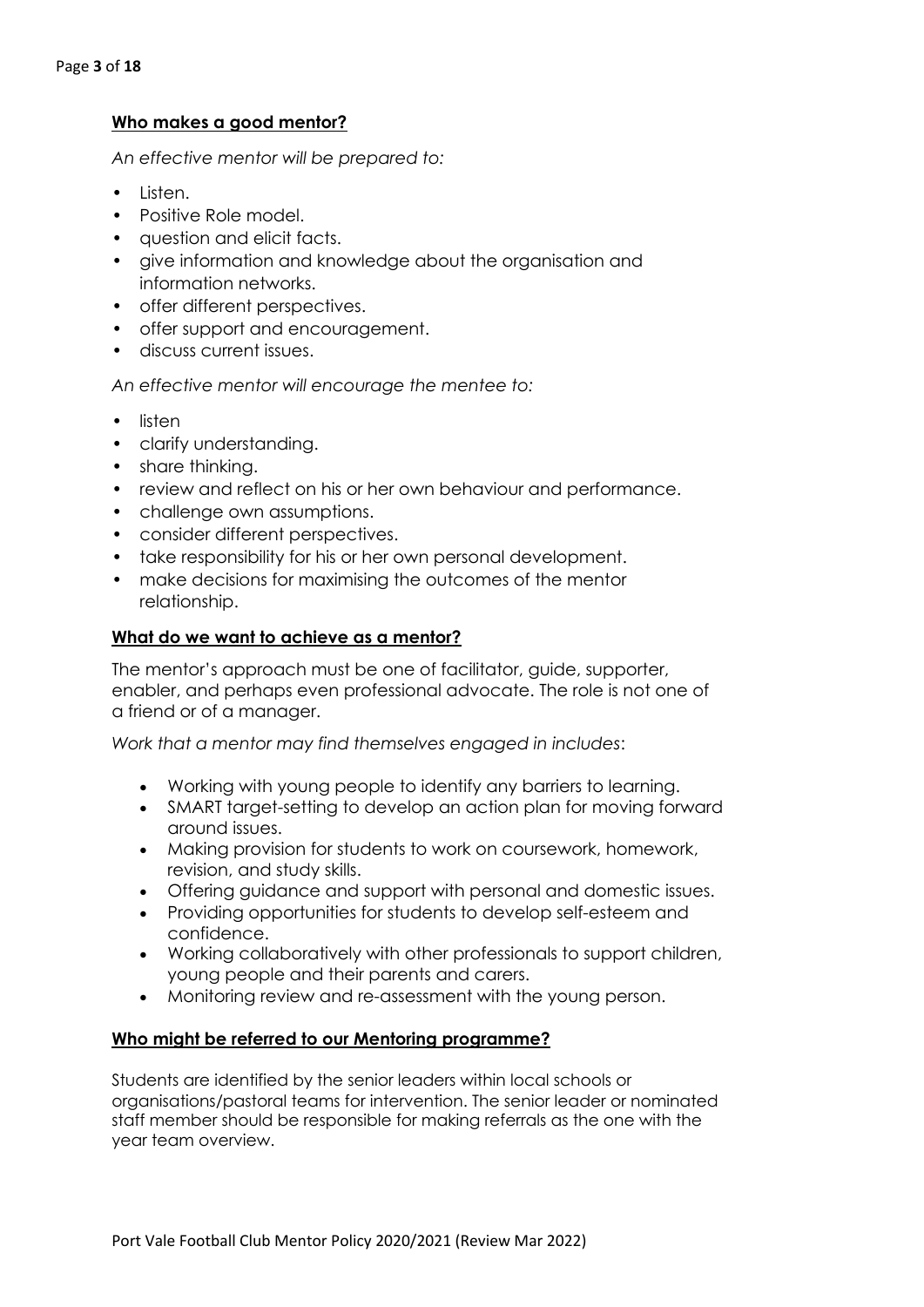The criteria is transparent and may include:

- poor academic progress,
- homework concerns,
- attendance issues,
- literacy or numeracy concerns,
- unresolved friendship issues,
- social isolation,
- bereavement,
- family or domestic concerns,
- attendance, assertiveness, and confidence issues,
- self-esteem,
- emotional literacy concerns,
- Criminality.

This list is not exhaustive and is a snapshot of issues that may create a referral to our programme.

#### **All Referrals are to be made via the Port Vale Football Club Mentoring Referral Form at** *Appendix A.*

#### **What happens when a referral is made to the Mentor Programme?**

When a referral is made into the programme by a local school/organisation or Pastoral team using the Referral form. Each referral will be Risk assessed and triaged by the triage team to see if:

- The programme is suitable for the mentee/referral.
- The mentee is suitable for the mentor i.e.: the risks associated with the mentee are too great that there is increased risk to the mentor to conduct the sessions.
- Whether the Mentee/referral needs to be signposted to other support organisations, this may include a referral to the Children Advice and Duty Service (CHADS – Stoke-on-Trent).

#### **How do we go about Mentoring once that referral is accepted?**

Structured mentoring intervention

A structured intervention should follow a process. (*An example of one is given in Appendix B*). Features for embedding a robust mentoring team include:

- Mentor intervention is part of whole school/organisation pastoral support.
- All referrals are completed on the Port Vale FC mentor referral form (*Appendix A*), An agreed criterion should be set for referral after full consultation with the organisation/pastoral team or School senior leader.
- The referral is countersigned by the senior leader/referrer and parental consideration is sought.
- After an initial rapport-building appointment, students are assessed.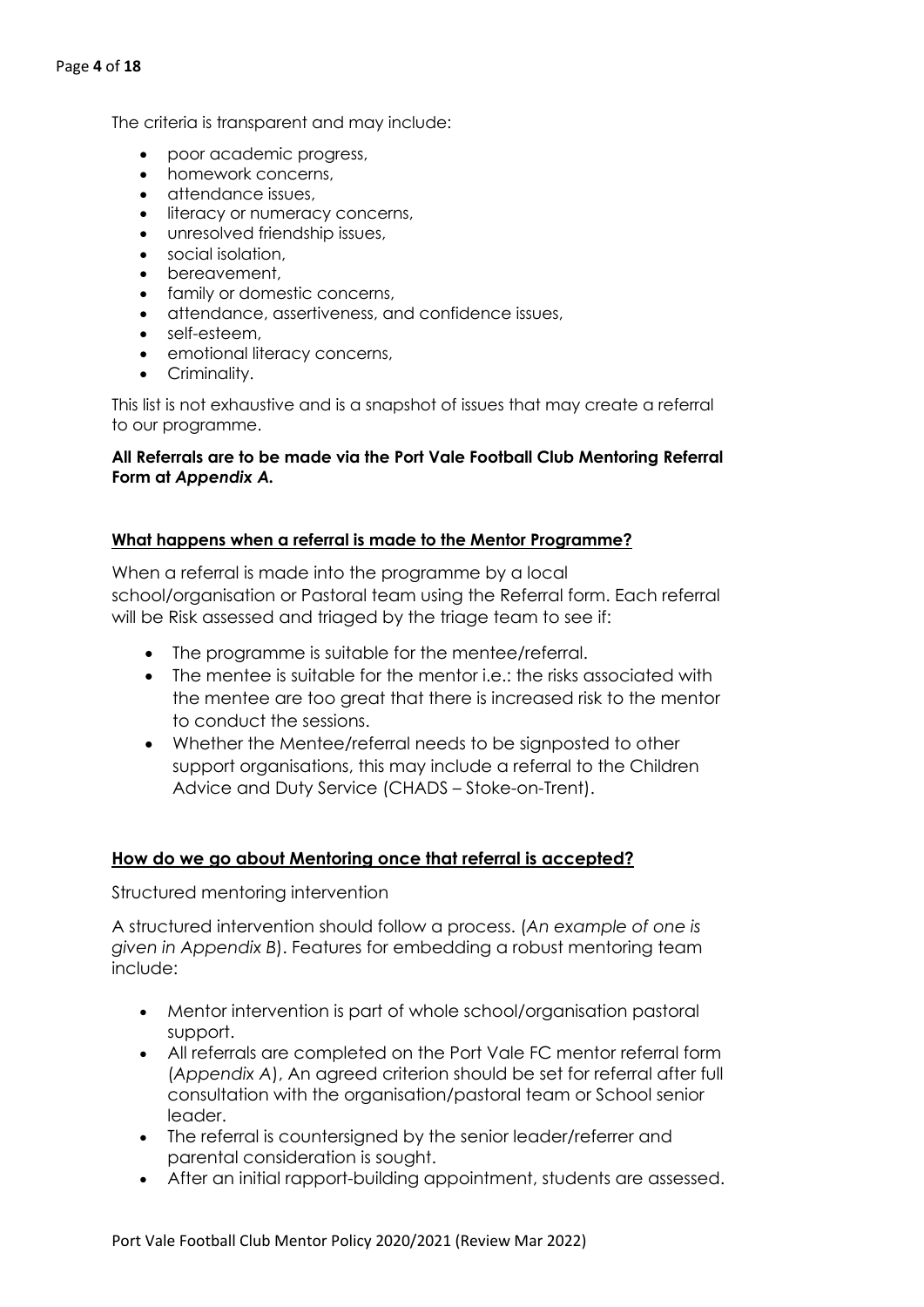- A shared and student-focused mentoring action plan is devised with the student. All action plans are SMART with subject progress, personal and social information.
- Monitoring meetings take place with a possible review of targets and action plan. Reassessment follows with a scrutiny of progress socially and personally.
- There is a termly review of the learning mentor's caseload by the Foundation Manager/head of mentoring project/Co-ordinator. Foundation Manager/head of mentoring project/co-ordinator and mentor decide about when the mentoring should end.
- There is evaluation of the impact on a termly basis. At the end of the mentoring (which may take six, 12 weeks or more), the student also evaluates the intervention.
- The mentoring team could contribute to school newsletters, internal bulletins, participate and leads a variety of events. Mentors can attend parents' evenings and year group events if requested to do so.

# **Planning mentoring/checklist**

- Arrange a first meeting with the mentee.
- Explain the reasons for the meeting.
- Carry out a review/assessment of the mentee's current situation and issues affecting the mentee.
- Consider a development/action plan. (*Appendix C*)
- Discuss and record the mentee's immediate and long-term goals. If possible, suggest options for achieving goals, with target dates.
- Discuss and record any issues which may affect the target being achieved.
- Set up a meeting schedule with your mentee and record it on the mentee review record. Please ensure that all records are kept in a confidential safe place.
- Record all the above on the mentee review record.
- At regular intervals, carry out feedback sessions with your mentee. Your discussions should include all the information you have considered/gathered on your mentee and should be encouraging and constructive. During the discussion, encourage the mentee to reflect on his or her progress.
- Amend the development/action plan if necessary, using appropriate strategies which will enable your mentee to progress further.
- Complete all records and if appropriate pass on to the relevant person.
- If the relationship between the mentor/mentee ceases to be productive, either party can withdraw.

# **Concluding a mentor placement**

Before a placement finishes a meeting will take place between the Foundation manager and/or co-ordinator and the mentor to discuss a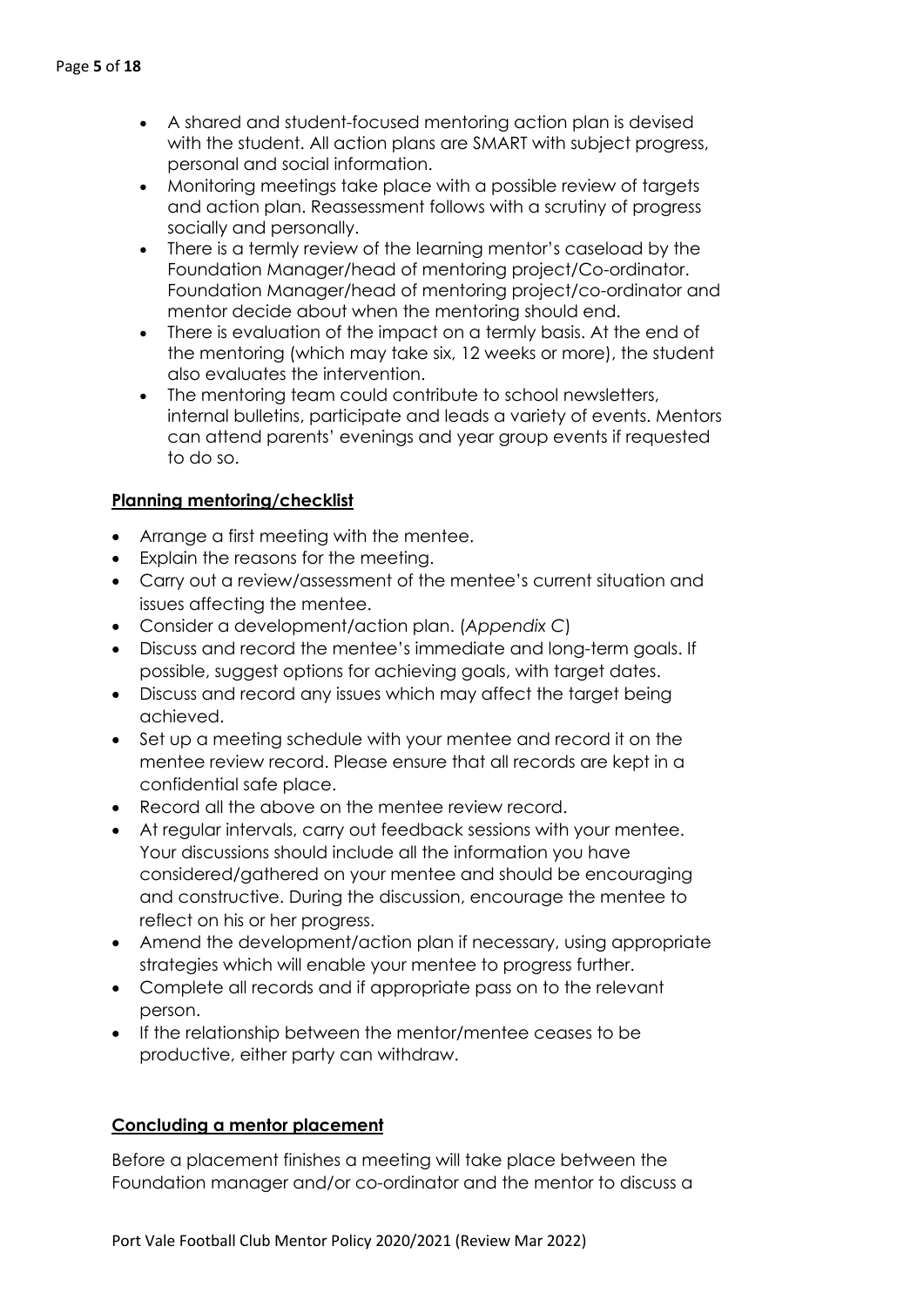suitable exit strategy for the mentee. A key part of the project is building long term friendships and interests for the mentee we are supporting. Getting the mentee to improve on their short- and long-term goals is always desirable, as is building positive friendship groups. Establish a formal process that brings closure to the mentoring experience. Within this process, provide an opportunity for both the mentor and mentee to reflect upon what was learned, discuss next steps for the mentee, and provide feedback.

# **Board Authority and Acceptance of this Policy**

| Signed by: |  |
|------------|--|
|            |  |

**This policy will be reviewed on an annual basis or following learning outcomes as a result of a significant incident or when legislation / statutory guidance changes by the Designated Safeguarding Lead.**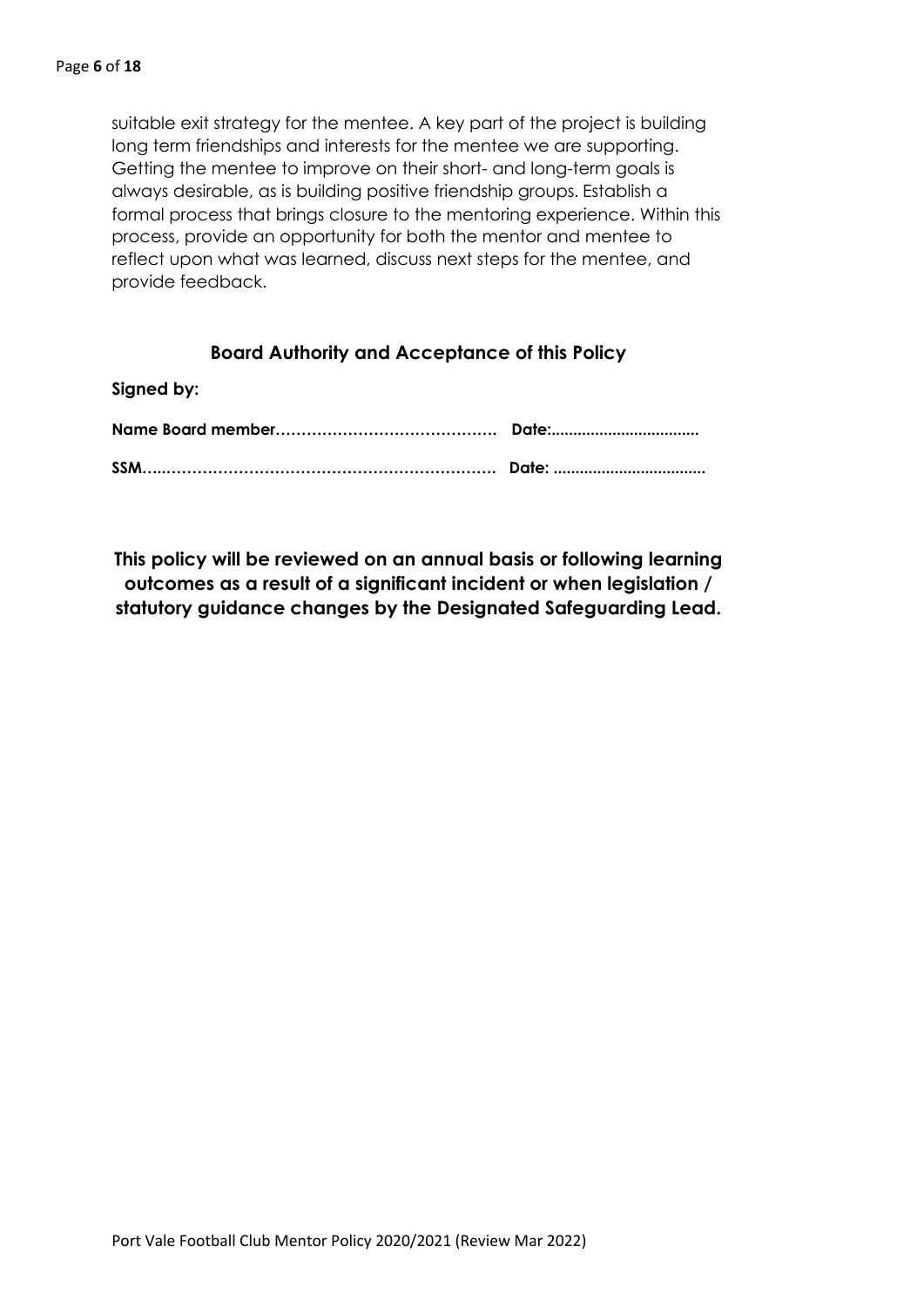

*Appendix A*



# **Mentoring Referral Form**

**Port Vale Community Foundation**

| NAME OF YOUNG<br>PERSON:                                         | DATE OF<br>REFERRAL: |  |
|------------------------------------------------------------------|----------------------|--|
| DATE OF BIRTH OR AGE                                             |                      |  |
| <b>GENDER</b>                                                    |                      |  |
| ETHNIC ORIGIN                                                    |                      |  |
| <b>CULTURAL GROUP</b>                                            |                      |  |
| REFERRING SCHOOL OR<br>ORGANISATION ADDRESS<br>AND EMAIL CONTACT |                      |  |
| SINGLE POINT OF CONTACT                                          | TEL:                 |  |
| SAFEGUARDING OFFICER                                             | TEL:                 |  |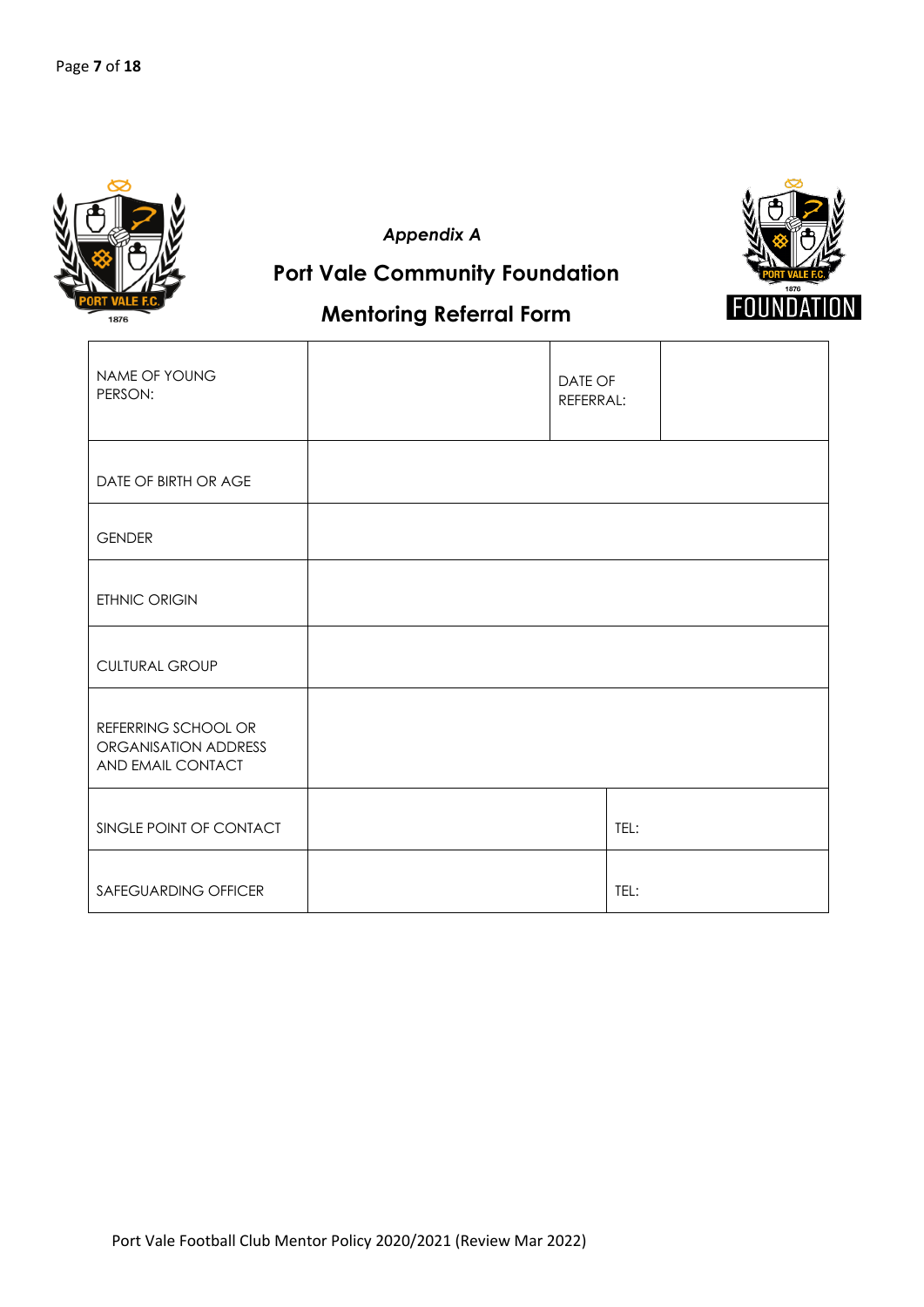#### REASONS FOR REFERRAL TO MENTOR SERVICE

*Please include why the young person has been referred to the service and what you and the young person are hoping to achieve as a result of the service. Is there a particular role for the mentor to undertake?*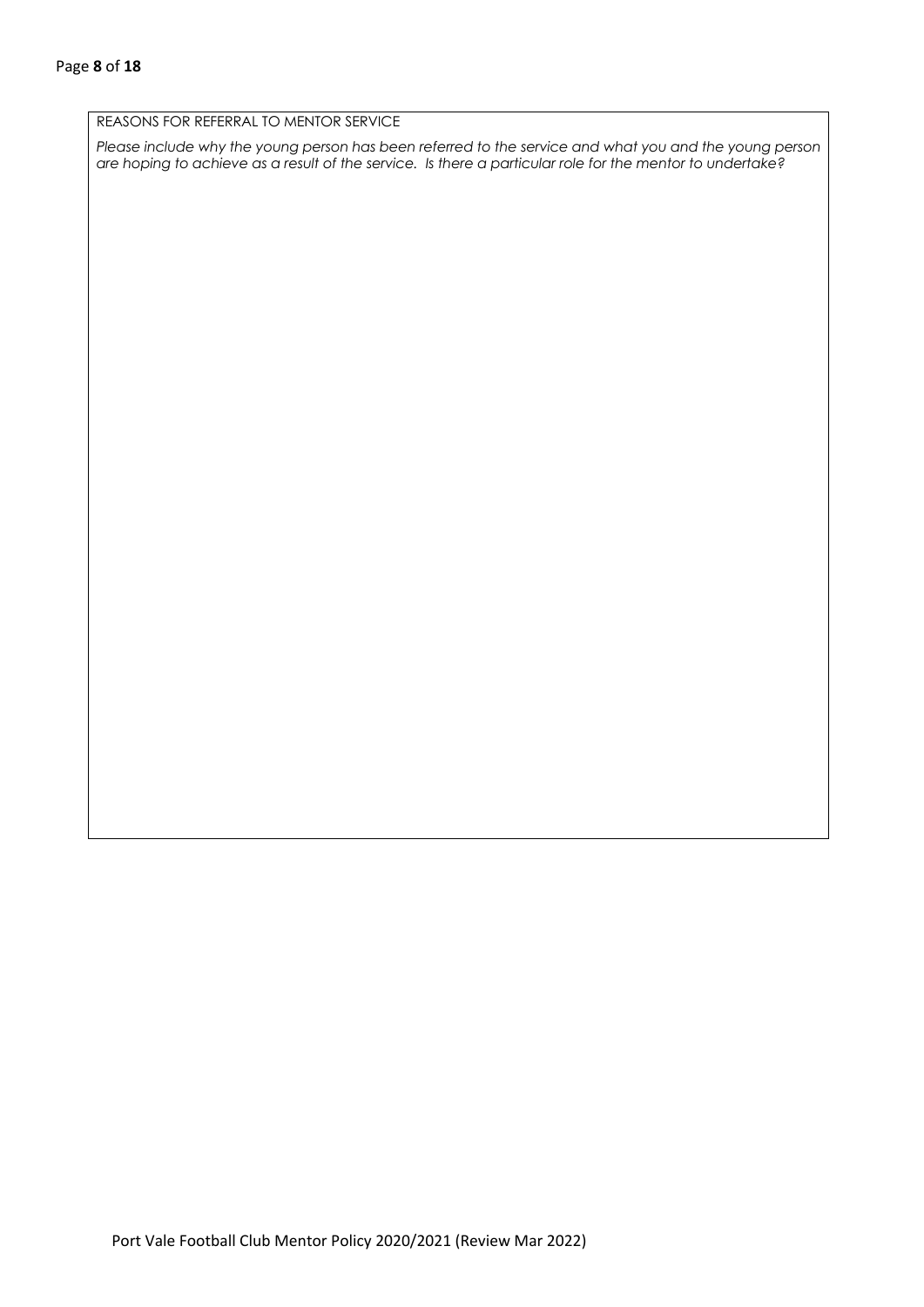$\mathbf{r}$ 

| Has this referral been discussed with the young person?<br>Yes / No                                                                                               |
|-------------------------------------------------------------------------------------------------------------------------------------------------------------------|
| What are the young person's views about the decision to appoint a mentor?                                                                                         |
| What are the young person's views about the possible choice of the mentor?                                                                                        |
| Risks and Issues associated with Young Person.                                                                                                                    |
| Any health issues for young person:                                                                                                                               |
| Any Risks associated with the young person:                                                                                                                       |
| Best Strategies to manage any difficult behaviours:                                                                                                               |
| What is in place already to help the young person:                                                                                                                |
| Potential risks to Mentor:                                                                                                                                        |
| Other information that may be relevant to Mentor: (which may include sexual orientation, learning needs,<br>interests/ subjects of interest to the young person.) |
|                                                                                                                                                                   |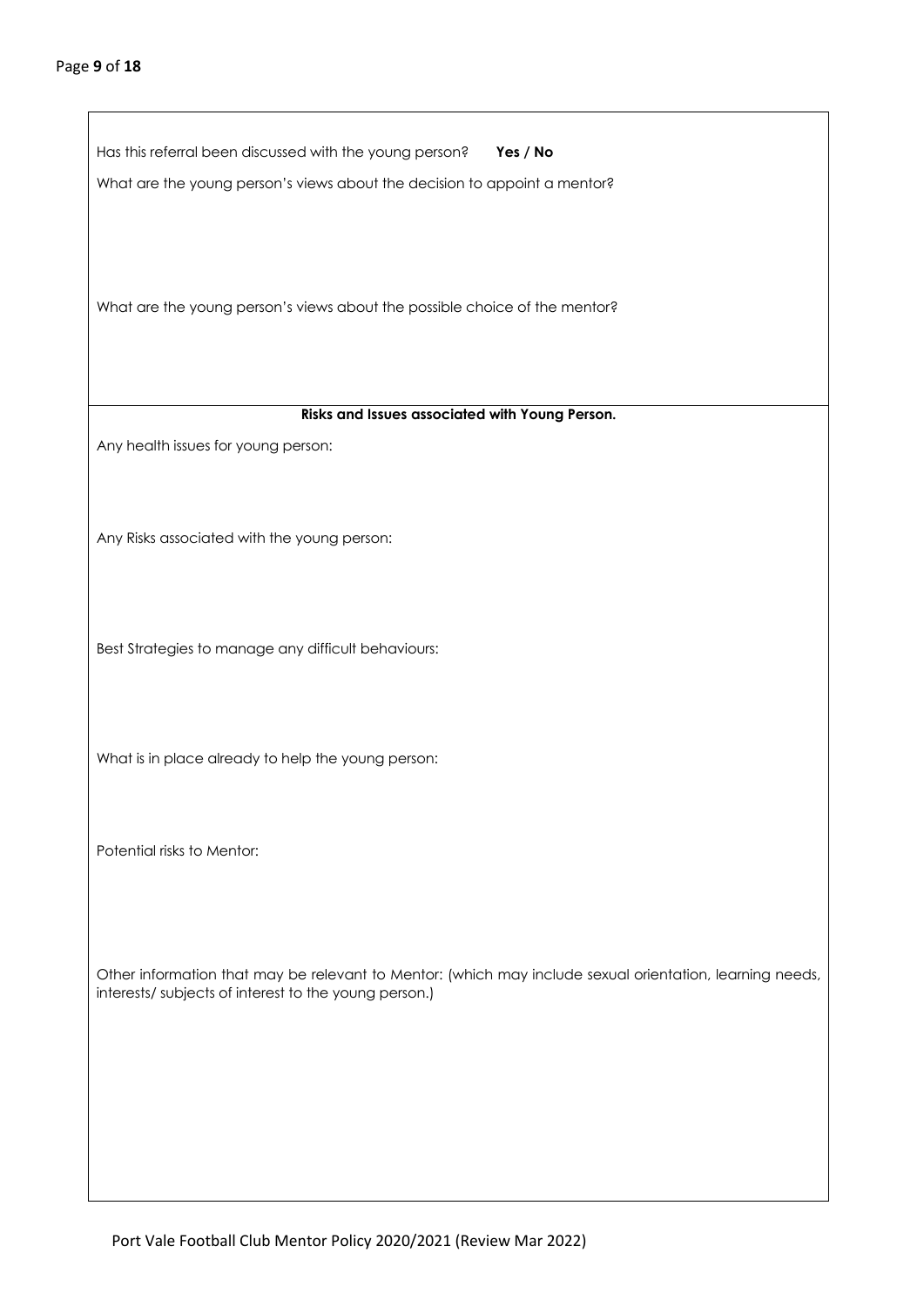| Is the Young Person known to Social Services? Yes /No                                                     |
|-----------------------------------------------------------------------------------------------------------|
| Do they have an allocated Social worker? Yes / No                                                         |
| Social Workers Name and Contact Number if appropriate.                                                    |
| Person completing the form:                                                                               |
|                                                                                                           |
| Signature:                                                                                                |
| * Please note that should any disclosures be made by the young person that suggest the Risk of immediate  |
| harm then a referral will be made to the Children's Advice and Duty Service (CHADS) Tel: 01782 235100.    |
| E: Concerned about a Child or Young Person - Staffordshire Safeguarding Children Board (staffsscb.org.uk) |
|                                                                                                           |
|                                                                                                           |
|                                                                                                           |
| Mentor Co-Ordinator                                                                                       |
| <b>Steve Cato</b>                                                                                         |
| M: 07535078937<br>e: steve.cato@port-vale.co.uk                                                           |
| Port Vale Foundation Trust, Vale Park, Hamil Road, Burslem, Stoke On Trent ST6 1AW                        |
|                                                                                                           |
| Port Vale Mentor Triage                                                                                   |
| Date:                                                                                                     |
| Persons Present:                                                                                          |
|                                                                                                           |
|                                                                                                           |
| Are we accepting the referral: YES / NO.                                                                  |
| Rationale:                                                                                                |
|                                                                                                           |
|                                                                                                           |
|                                                                                                           |
|                                                                                                           |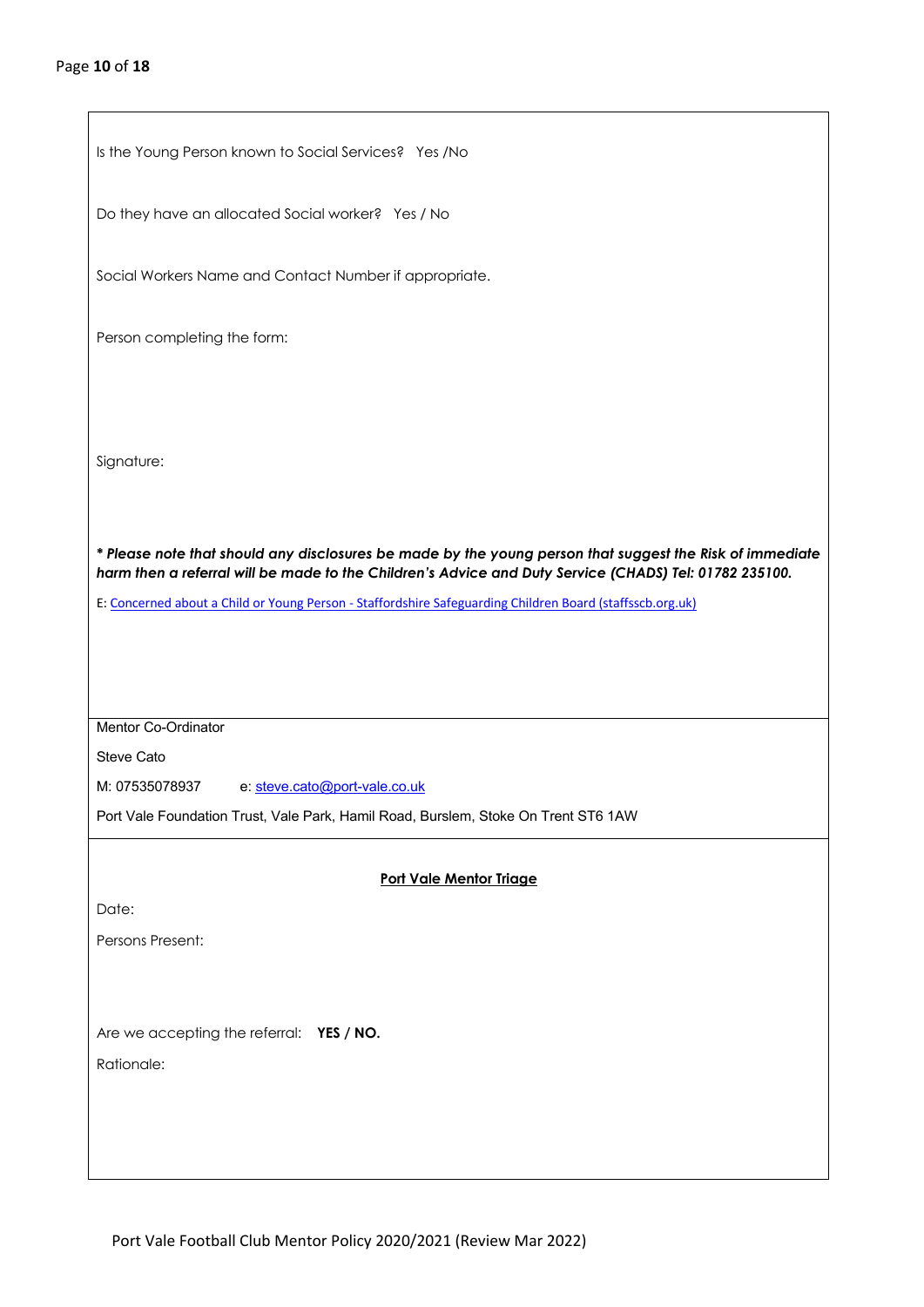



\*Remember that if at anytime a disclosure is made that suggests immediate risk of harm to the mentee then you must make a referral to the Children Advice and Duty Service (CHADS – Stoke on Trent). Where a trained social worker will assess your concerns.

**Phone 01782 235100**. Monday – Thursday 8:30am – 6:00pm Friday 8:30am – 6:00pm. Emergency Duty Team (Out of hours) Telephone: 01782 234234. Stoke. The new Children's advice and duty service (CHAD) is a conversation-based referral service.

E: Concerned about a Child or Young Person - Staffordshire Safeguarding Children Board (staffsscb.org.uk)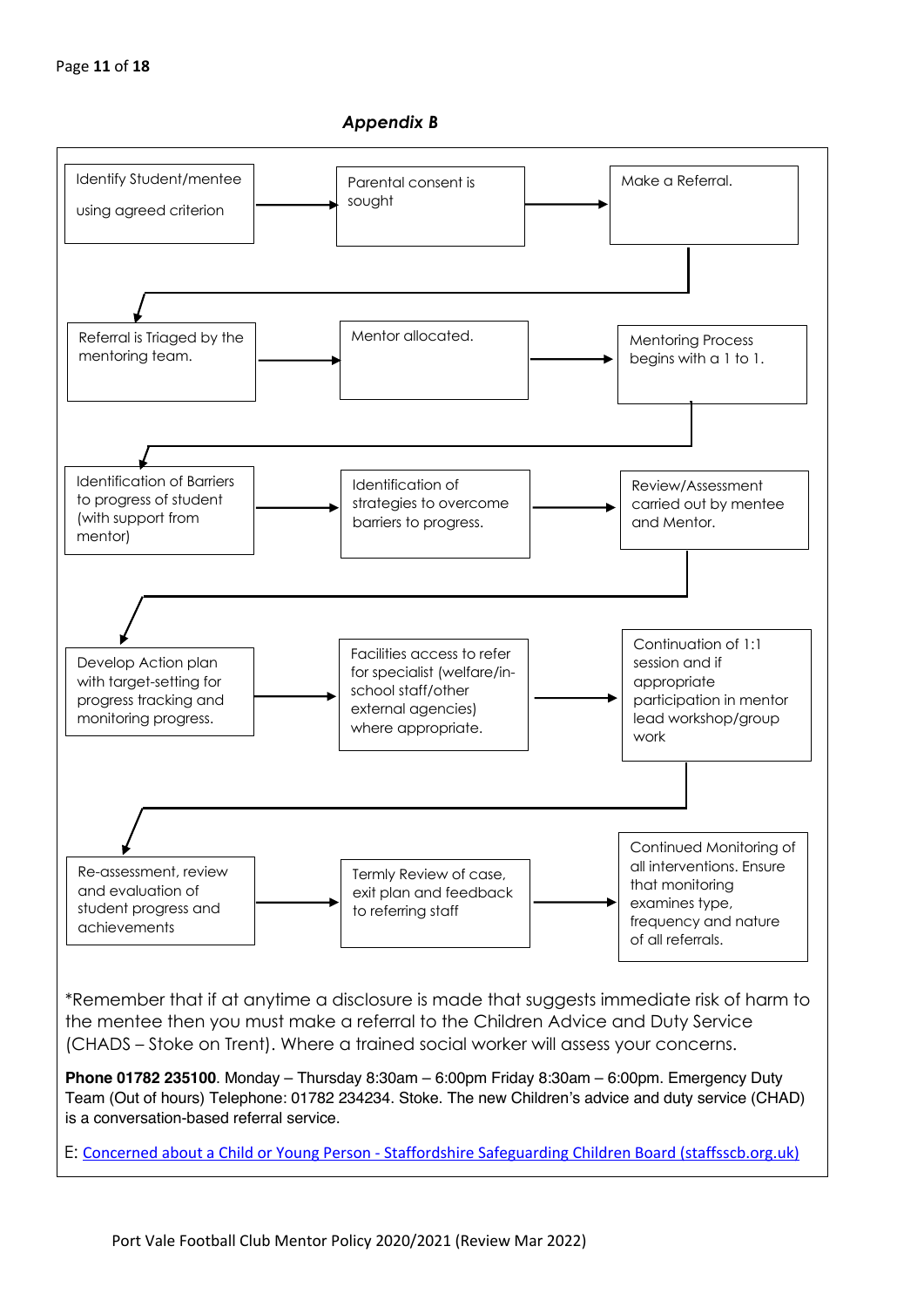# *Appendix C*

### **Record of Mentee Development Goals**

| <b>Immediate Goals</b> | Options available to meet goals |
|------------------------|---------------------------------|
| $\mathbf{1}$ .         |                                 |
|                        |                                 |
| 2.                     |                                 |
|                        |                                 |
| 3.                     |                                 |
|                        |                                 |
| Long Term Goals        | Options available to meet Goals |
| $\mathbf{1}$ .         |                                 |
| 2.                     |                                 |
|                        |                                 |

### **Mentee Action Plan**

 **Mentor ………………………………………………………….. Mentee…………………………………………………………..**

| <b>Action</b> | Date to be<br>achieved | <b>Support Available</b> |
|---------------|------------------------|--------------------------|
|               |                        |                          |
|               |                        |                          |
|               |                        |                          |
|               |                        |                          |
|               |                        |                          |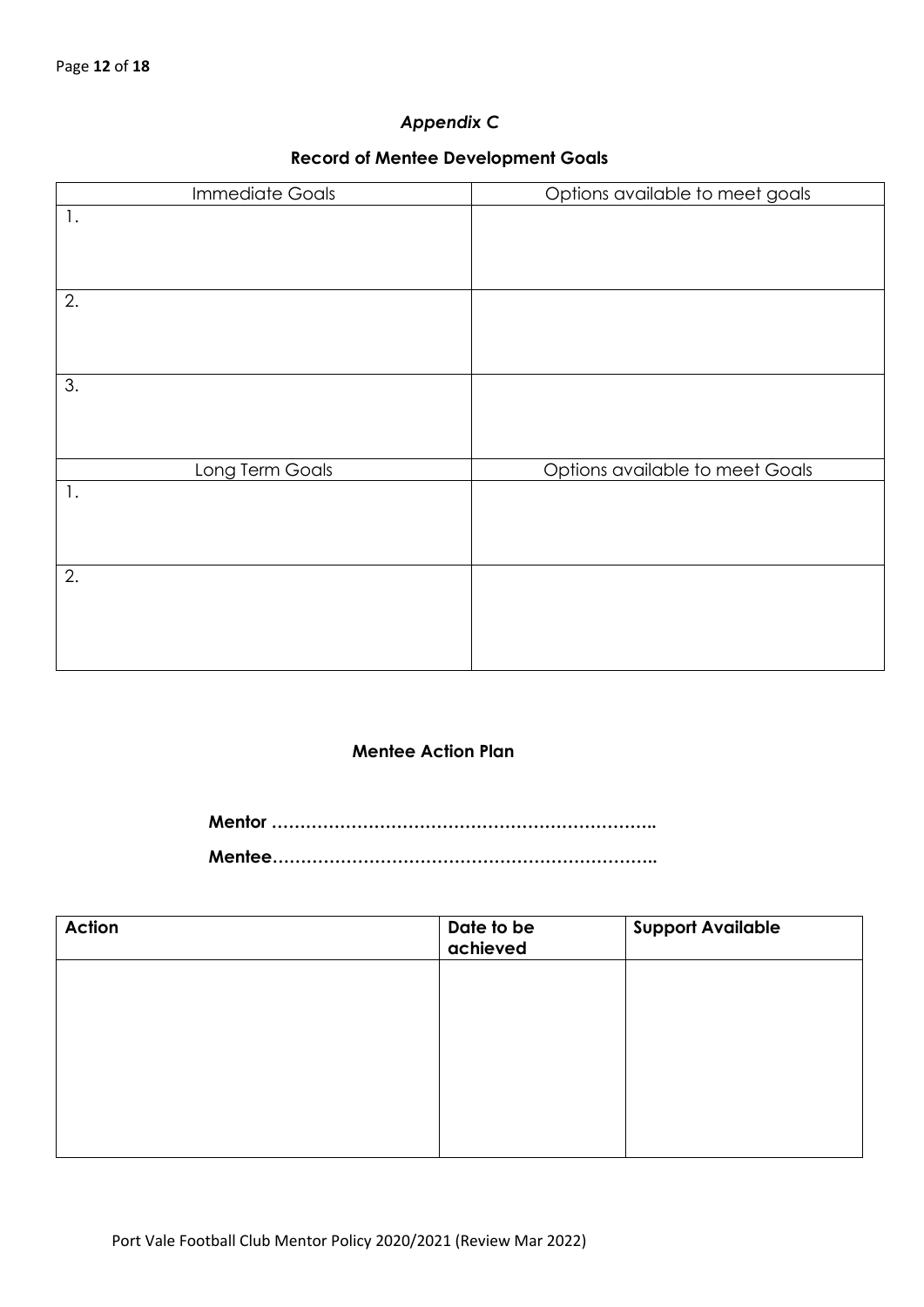# **MENTORING INDIVIDUAL RISK ASSESSMENT**

|                                                                                                      |                            |                       | <b>KEY INFORMATION</b>        |                                                                                                    |                                   |                                                                             |
|------------------------------------------------------------------------------------------------------|----------------------------|-----------------------|-------------------------------|----------------------------------------------------------------------------------------------------|-----------------------------------|-----------------------------------------------------------------------------|
| Name of                                                                                              |                            |                       |                               |                                                                                                    |                                   |                                                                             |
| child/Young                                                                                          |                            |                       |                               |                                                                                                    |                                   |                                                                             |
| person                                                                                               |                            |                       |                               |                                                                                                    |                                   |                                                                             |
| Age or Date of<br>birth                                                                              |                            |                       |                               |                                                                                                    |                                   |                                                                             |
| School referring                                                                                     |                            |                       |                               |                                                                                                    |                                   |                                                                             |
| Single Point of                                                                                      |                            |                       |                               |                                                                                                    |                                   |                                                                             |
| contact at school                                                                                    |                            |                       |                               |                                                                                                    |                                   |                                                                             |
| Safeguarding<br>Officer                                                                              |                            |                       |                               |                                                                                                    |                                   |                                                                             |
| Social Worker if                                                                                     |                            |                       |                               |                                                                                                    |                                   |                                                                             |
| appropriate                                                                                          |                            |                       |                               |                                                                                                    |                                   |                                                                             |
| YP on the at-Risk                                                                                    |                            |                       |                               |                                                                                                    |                                   |                                                                             |
| Register?                                                                                            |                            |                       |                               |                                                                                                    |                                   |                                                                             |
| YP part of a family<br>in Need?                                                                      |                            |                       |                               |                                                                                                    |                                   |                                                                             |
| YP Family subject                                                                                    |                            |                       |                               |                                                                                                    |                                   |                                                                             |
| of Core Group                                                                                        |                            |                       |                               |                                                                                                    |                                   |                                                                             |
| meetings                                                                                             |                            |                       |                               |                                                                                                    |                                   |                                                                             |
| Clear and                                                                                            |                            |                       |                               |                                                                                                    |                                   |                                                                             |
| detailed                                                                                             |                            |                       |                               |                                                                                                    |                                   |                                                                             |
| description of                                                                                       |                            |                       |                               |                                                                                                    |                                   |                                                                             |
| issues surrounding<br>this child or YP                                                               |                            |                       |                               |                                                                                                    |                                   |                                                                             |
|                                                                                                      |                            |                       |                               |                                                                                                    |                                   |                                                                             |
|                                                                                                      |                            |                       |                               |                                                                                                    |                                   |                                                                             |
|                                                                                                      |                            |                       |                               |                                                                                                    |                                   |                                                                             |
|                                                                                                      |                            |                       |                               |                                                                                                    |                                   |                                                                             |
| <b>RISK'S INDICATORS</b>                                                                             |                            |                       |                               |                                                                                                    |                                   | Plan for<br>the safety<br>of people<br>attending<br>a<br>spectator<br>event |
| Should any risk indicator show as HIGH then consideration should be given to not allowing the mentee |                            |                       |                               |                                                                                                    |                                   |                                                                             |
|                                                                                                      |                            |                       | <b>Example 11 the mentor.</b> | to enter the mentoring programme, unless satisfactory measures are available to reduce the risk to |                                   |                                                                             |
| <b>INDIVIDUAL RISK</b>                                                                               | <b>RELEVANCY</b>           | <b>DETAIL</b>         | <b>RISK PRIOR TO</b>          | <b>MITIGATION</b>                                                                                  | <b>RISK</b>                       |                                                                             |
| <b>INDICATORS</b>                                                                                    |                            | (What is              | <b>MITIGATION</b>             | <b>INVOLVED,</b>                                                                                   | <b>FOLLOWING</b>                  |                                                                             |
|                                                                                                      |                            | known or<br>currently | LOW/MED/HIGH                  | (What is in<br>place to                                                                            | <b>MITIGATION</b><br>LOW/MED/HIGH |                                                                             |
|                                                                                                      |                            | happening             |                               | support in this                                                                                    |                                   |                                                                             |
|                                                                                                      |                            | with this             |                               | area)                                                                                              |                                   |                                                                             |
|                                                                                                      |                            | young                 |                               |                                                                                                    |                                   |                                                                             |
|                                                                                                      |                            | person)               |                               |                                                                                                    |                                   |                                                                             |
|                                                                                                      |                            |                       |                               |                                                                                                    |                                   |                                                                             |
| YP is violent or                                                                                     | YES/NO/                    |                       |                               |                                                                                                    |                                   |                                                                             |
| volatile                                                                                             | <b>NOT</b>                 |                       |                               |                                                                                                    |                                   |                                                                             |
|                                                                                                      | <b>KNOWN</b>               |                       |                               |                                                                                                    |                                   |                                                                             |
|                                                                                                      |                            |                       |                               |                                                                                                    |                                   |                                                                             |
|                                                                                                      |                            |                       |                               |                                                                                                    |                                   |                                                                             |
| Alcohol or                                                                                           | YES/NO/                    |                       |                               |                                                                                                    |                                   |                                                                             |
| substance abuse<br>issues.                                                                           | <b>NOT</b><br><b>KNOWN</b> |                       |                               |                                                                                                    |                                   |                                                                             |
|                                                                                                      |                            |                       |                               |                                                                                                    |                                   |                                                                             |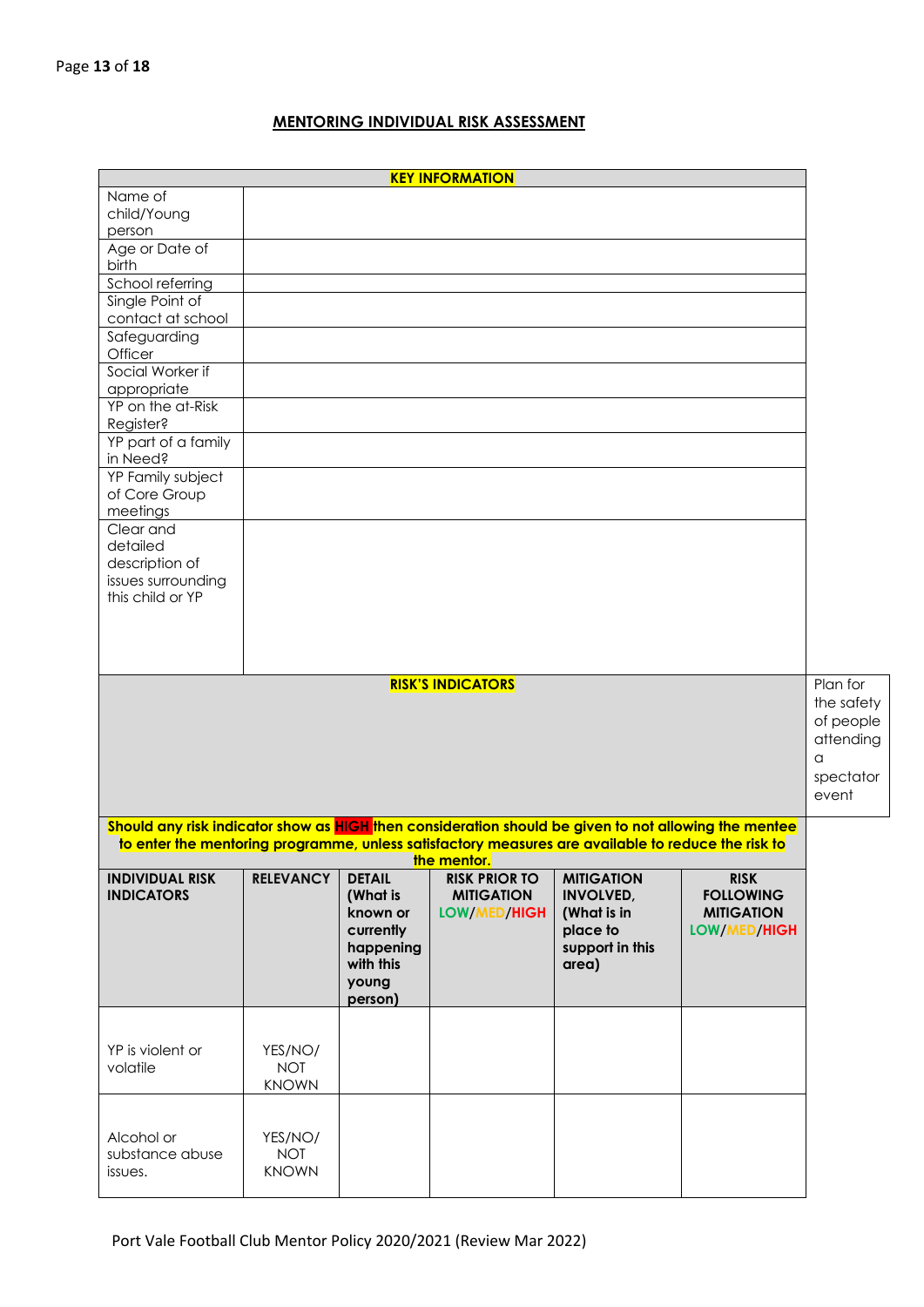| Vulnerable<br>through disability,<br>Development or<br>other pre-<br>disposing factor.                                                                                        | YES/NO/<br><b>NOT</b><br><b>KNOWN</b>                                          |  |  |
|-------------------------------------------------------------------------------------------------------------------------------------------------------------------------------|--------------------------------------------------------------------------------|--|--|
| History of sexual<br>abuse.                                                                                                                                                   |                                                                                |  |  |
| Victim<br>Perpetrator                                                                                                                                                         | YES/NO/<br><b>NOT</b><br><b>KNOWN</b><br>YES/NO/<br><b>NOT</b><br><b>KNOWN</b> |  |  |
| Suspected<br>Involvement in<br>criminal activity<br>and/or Gangs                                                                                                              | YES/NO/<br><b>NOT</b><br><b>KNOWN</b>                                          |  |  |
| Unwilling to<br>engage/disclose<br>thoughts and<br>feelings                                                                                                                   | YES/NO/<br><b>NOT</b><br><b>KNOWN</b>                                          |  |  |
| Suspected Self-<br>harm behaviour<br>or ideation,<br>Current                                                                                                                  | YES/NO/<br><b>NOT</b><br><b>KNOWN</b>                                          |  |  |
| Historic.                                                                                                                                                                     | YES/NO/<br><b>NOT</b><br><b>KNOWN</b>                                          |  |  |
| <b>Isolation Issues</b>                                                                                                                                                       | YES/NO/<br><b>NOT</b><br><b>KNOWN</b>                                          |  |  |
| Predisposing<br>factors in the<br>family that may<br>suggest a higher<br>level of risk of<br>harm (for<br>example,<br>mental health<br>difficulties,<br>parental<br>substance | YES/NO/<br><b>NOT</b><br><b>KNOWN</b>                                          |  |  |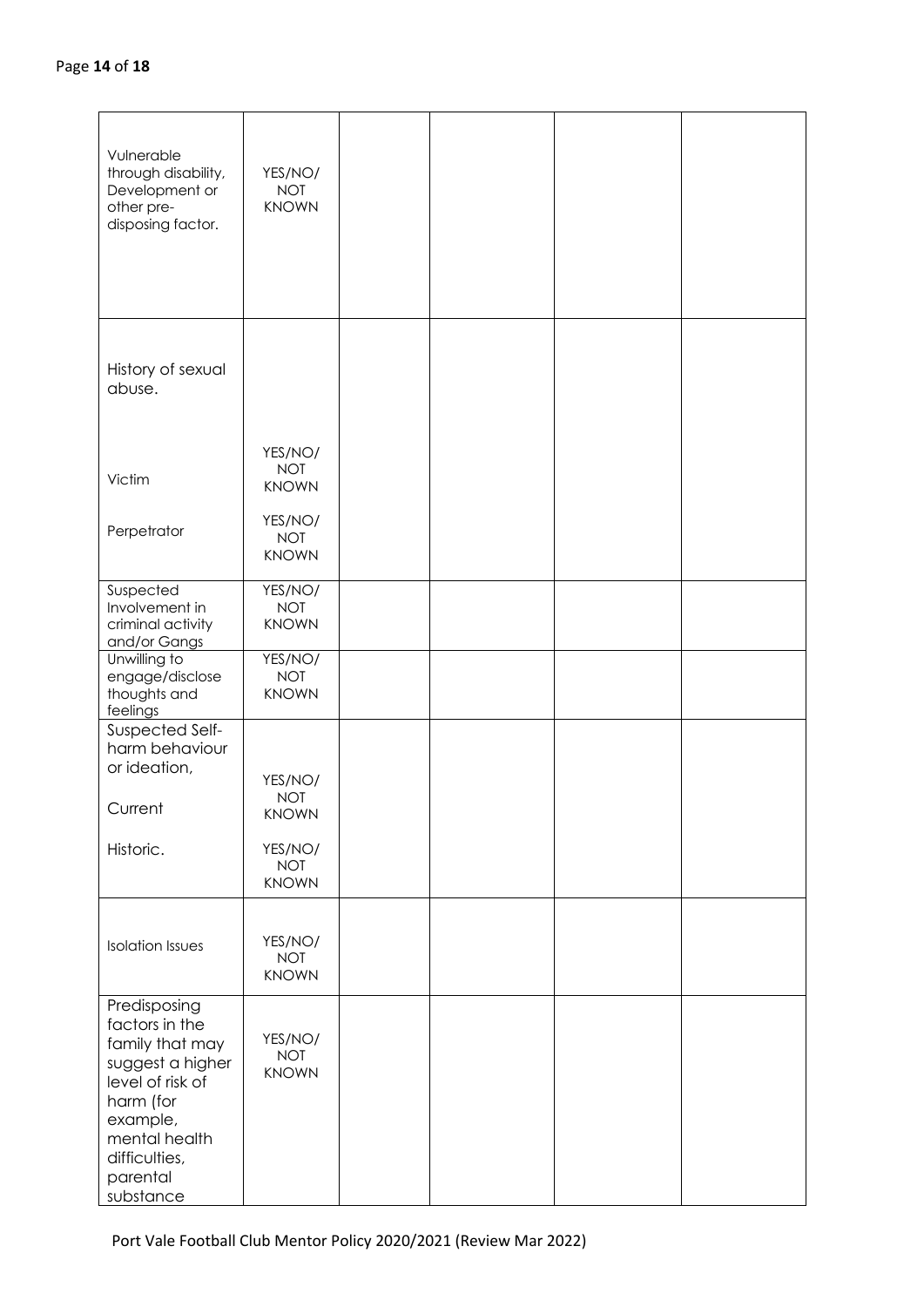| misuse, domestic<br>violence or<br>immigrant family<br>issues such as<br>social isolation).<br>Other                                                     |                                       |                                                                                                  |                                                           |                                                                                                                                                                                                                                                                                                                                                                                                             |                                                                      |
|----------------------------------------------------------------------------------------------------------------------------------------------------------|---------------------------------------|--------------------------------------------------------------------------------------------------|-----------------------------------------------------------|-------------------------------------------------------------------------------------------------------------------------------------------------------------------------------------------------------------------------------------------------------------------------------------------------------------------------------------------------------------------------------------------------------------|----------------------------------------------------------------------|
|                                                                                                                                                          | YES/NO/<br><b>NOT</b><br><b>KNOWN</b> |                                                                                                  |                                                           |                                                                                                                                                                                                                                                                                                                                                                                                             |                                                                      |
| <b>MANAGEMENT</b><br><b>AND OPERATION</b>                                                                                                                | <b>RELEVANCY</b>                      | <b>DETAIL</b><br>(What is<br>known or<br>currently<br>happening<br>with this<br>young<br>person) | <b>RISK PRIOR TO</b><br><b>MITIGATION</b><br>LOW/MED/HIGH | <b>MITIGATION</b><br><b>INVOLVED,</b><br>(What is in<br>place to<br>support in this<br>area)                                                                                                                                                                                                                                                                                                                | <b>RISK</b><br><b>FOLLOWING</b><br><b>MITIGATION</b><br>LOW/MED/HIGH |
| The mentoring<br>project has clear<br>aims, objectives<br>and outcomes.                                                                                  | YES/NO/<br><b>NOT</b><br><b>KNOWN</b> | Yes                                                                                              | LOW                                                       | The mentoring<br>project has<br>clear aims and<br>objectives with<br>the support of a<br>club Policy<br>giving<br>guidance to<br>mentors.                                                                                                                                                                                                                                                                   | <b>LOW</b>                                                           |
| There is an<br>appropriate level<br>of resources<br>available to<br>develop and<br>sustain the project,<br>including funding,<br>management and<br>Staff | YES/NO/<br><b>NOT</b><br><b>KNOWN</b> | Yes                                                                                              | LOW                                                       | Appropriate<br>Funding is in<br>place with<br>supporting<br>structure of<br>Manager, Co-<br>ordinator and<br>Safeguarding<br>structure.                                                                                                                                                                                                                                                                     | <b>LOW</b>                                                           |
| There is a<br>commitment to<br>managing the<br>safety of<br>mentoring staff<br>and mentee.                                                               | YES/NO/<br>NOT<br><b>KNOWN</b>        | Yes                                                                                              | <b>LOW</b>                                                | Safety and<br>security of the<br>mentor and<br>mentee is<br>paramount,<br>there is onus on<br>the referrer to<br>provide<br>sufficient<br>information in<br>advance during<br>the referral<br>process that<br>should identify<br>Risk and<br>appropriateness<br>of the referral.<br>All meetings<br>whether 1:1 or<br>group will be<br>conducted in<br>pre-arranged<br>locations usually<br>at the referral | <b>LOW</b>                                                           |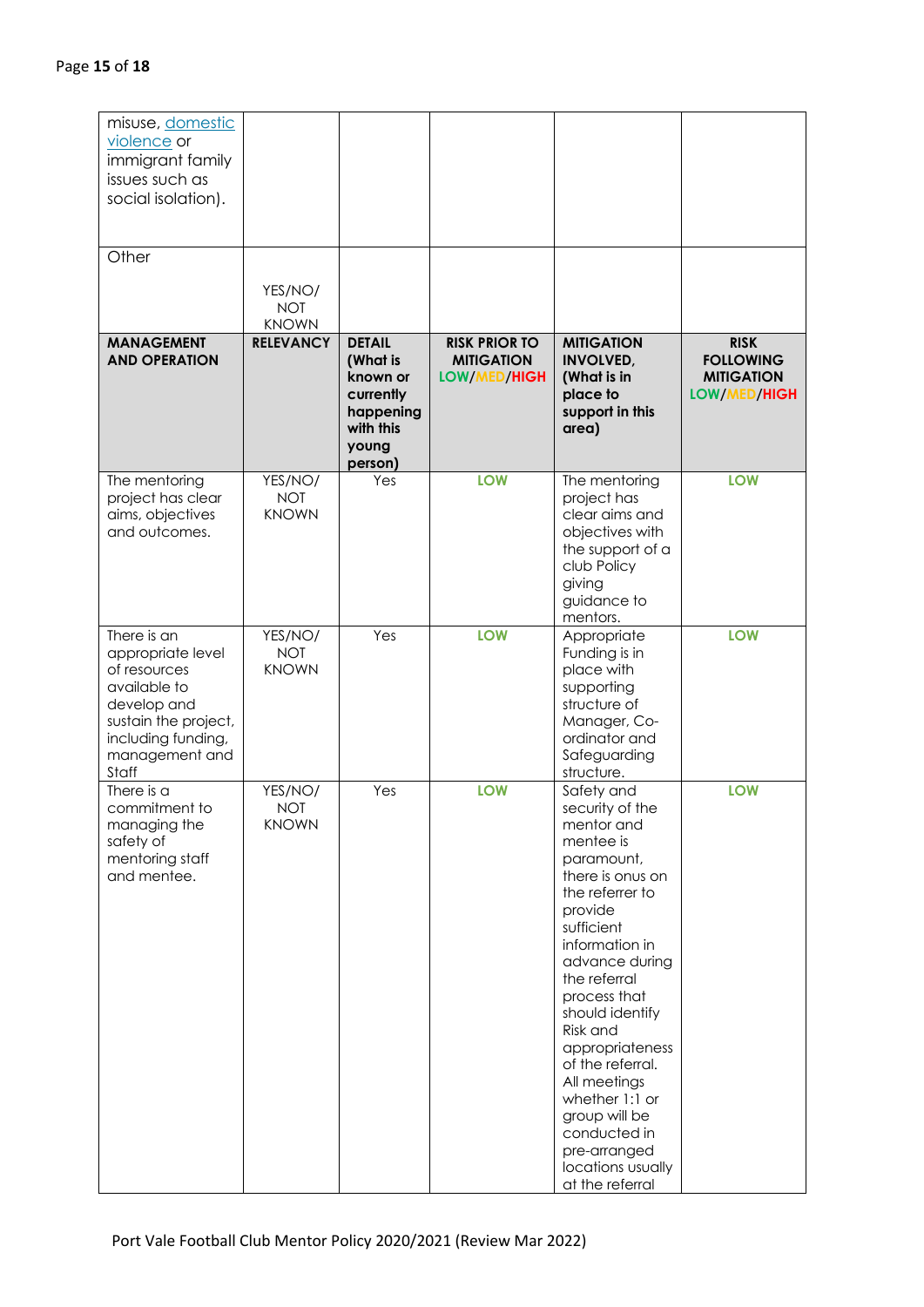| There is a clear                                                                                                            | YES/NO/                               | Yes | <b>LOW</b> | premises.<br>Should the<br>Mentor feel<br>unable to<br>conduct the<br>meeting due to<br>the behaviour<br>of the Mentee<br>then they are<br>encouraged to<br>withdraw.<br>Referral form                   | <b>LOW</b> |
|-----------------------------------------------------------------------------------------------------------------------------|---------------------------------------|-----|------------|----------------------------------------------------------------------------------------------------------------------------------------------------------------------------------------------------------|------------|
| process for the<br>identification and<br>referral of<br>mentees.                                                            | <b>NOT</b><br><b>KNOWN</b>            |     |            | process is in<br>place with an<br>expectancy of<br>free exchange<br>of information<br>to complete an<br>initial<br>assessment.                                                                           |            |
| The needs of<br>mentees are<br>assessed in<br>determining how<br>mentoring can<br>help them.                                | YES/NO/<br><b>NOT</b><br><b>KNOWN</b> |     |            | Following the<br>initial referral an<br>assessment will<br>be completed<br>by or on behalf<br>of the co-<br>ordinator to<br>assess the<br>needs of the<br>individual<br>Mentee.                          | <b>LOW</b> |
| The recruitment<br>and selection<br>process for<br>potential mentors<br>is safe and<br>effective                            | YES/NO/<br><b>NOT</b><br><b>KNOWN</b> | Yes | <b>LOW</b> | Safer<br>recruitment of<br>mentors is in<br>place which will<br>include<br>references and<br><b>DBS</b> checks<br>being<br>completed.                                                                    | <b>LOW</b> |
| Mentors receive<br>appropriate<br>induction and<br>training so that<br>they can provide<br>effective support<br>to mentees. | YES/NO/<br><b>NOT</b><br><b>KNOWN</b> | Yes | <b>LOW</b> | Mentors will be<br>subject to a full<br>induction<br>training which<br>will include a<br>Safeguarding<br>online course.                                                                                  | LOW        |
| Support is<br>provided to<br>mentors to help<br>them develop<br>their role                                                  | YES/NO/<br><b>NOT</b><br><b>KNOWN</b> | Yes | LOW        | Each Mentor<br>and Mentee will<br>be subject to<br>monitoring and<br>review which<br>will identify<br>support<br>needed.<br>Safeguarding<br>responses are in<br>place should a<br>disclosure be<br>made. | <b>LOW</b> |
| Mentoring<br>relationships are<br>regularly                                                                                 | YES/NO/<br><b>NOT</b><br><b>KNOWN</b> | Yes | LOW        | The Programme<br>is subject to a<br>progress report                                                                                                                                                      | <b>LOW</b> |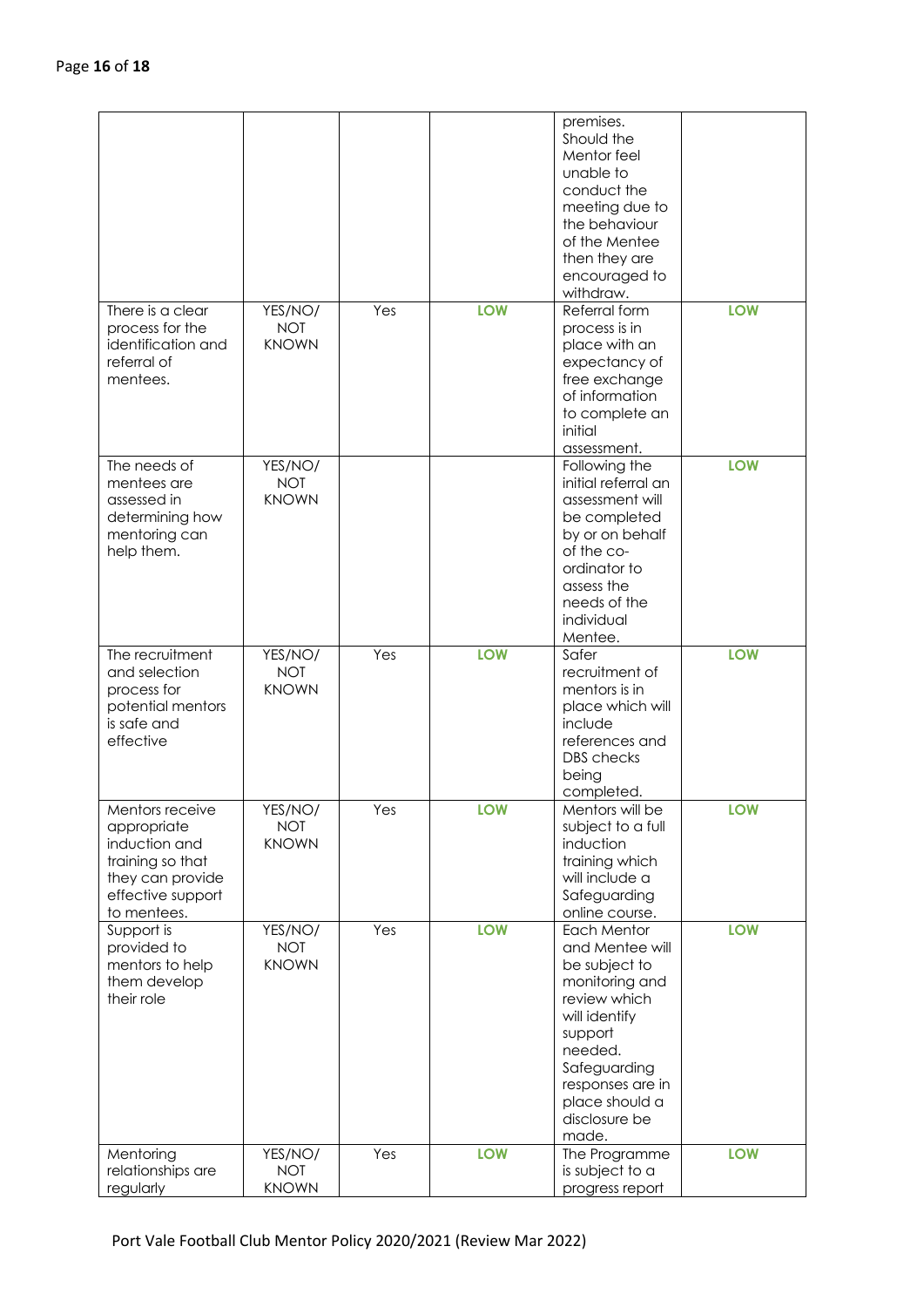| monitored to<br>ensure they are<br>making progress<br>and that<br>outcomes are<br>achieved | completed<br>following each<br>session. This is<br>monitored and<br>reviewed by<br>Mentor co-<br>ordinator and<br>Community<br>manager to<br>ensure |
|--------------------------------------------------------------------------------------------|-----------------------------------------------------------------------------------------------------------------------------------------------------|
|                                                                                            | outcomes can<br>be achieved.                                                                                                                        |

 **LOW (GREEN)** All necessary considerations have been met and there are no known risks in this area that would prevent the mentoring from going ahead.

 **MED (AMBER)** Risks have been identified but with mitigation van be managed and the mentoring can go ahead.

 **HIGH (RED)** There is indicators that suggest immediate risk of harm and the individual would not be suitable for the mentoring programme at this stage.

 Risk Assessment Originator - ………………………………………………………………….. Date…………………………………………………………………………………………………

| <b>General Information</b>                                                                                                                    |                      |  |  |
|-----------------------------------------------------------------------------------------------------------------------------------------------|----------------------|--|--|
| Family support                                                                                                                                | Yes / No / Not Known |  |  |
| Parent/family member in<br>Prison                                                                                                             | Yes / No / Not Known |  |  |
| Looked after child                                                                                                                            | Yes / No / Not Known |  |  |
| Context in which the<br>child is living (for<br>example, a child in the<br>household already<br>subject of a current child<br>protection plan | Yes / No / Not Known |  |  |
| Recent Bereavement in<br>family or Peer group                                                                                                 | Yes / No / Not Known |  |  |
| Low Attendance and<br>engagement in School                                                                                                    | Yes / No / Not Known |  |  |
| Difficulty with school work                                                                                                                   | Yes / No / Not Known |  |  |
| Difficulty with forming<br>friendships / relationships<br>with others.                                                                        | Yes / No / Not Known |  |  |
| Other                                                                                                                                         | Yes / No / Not Known |  |  |